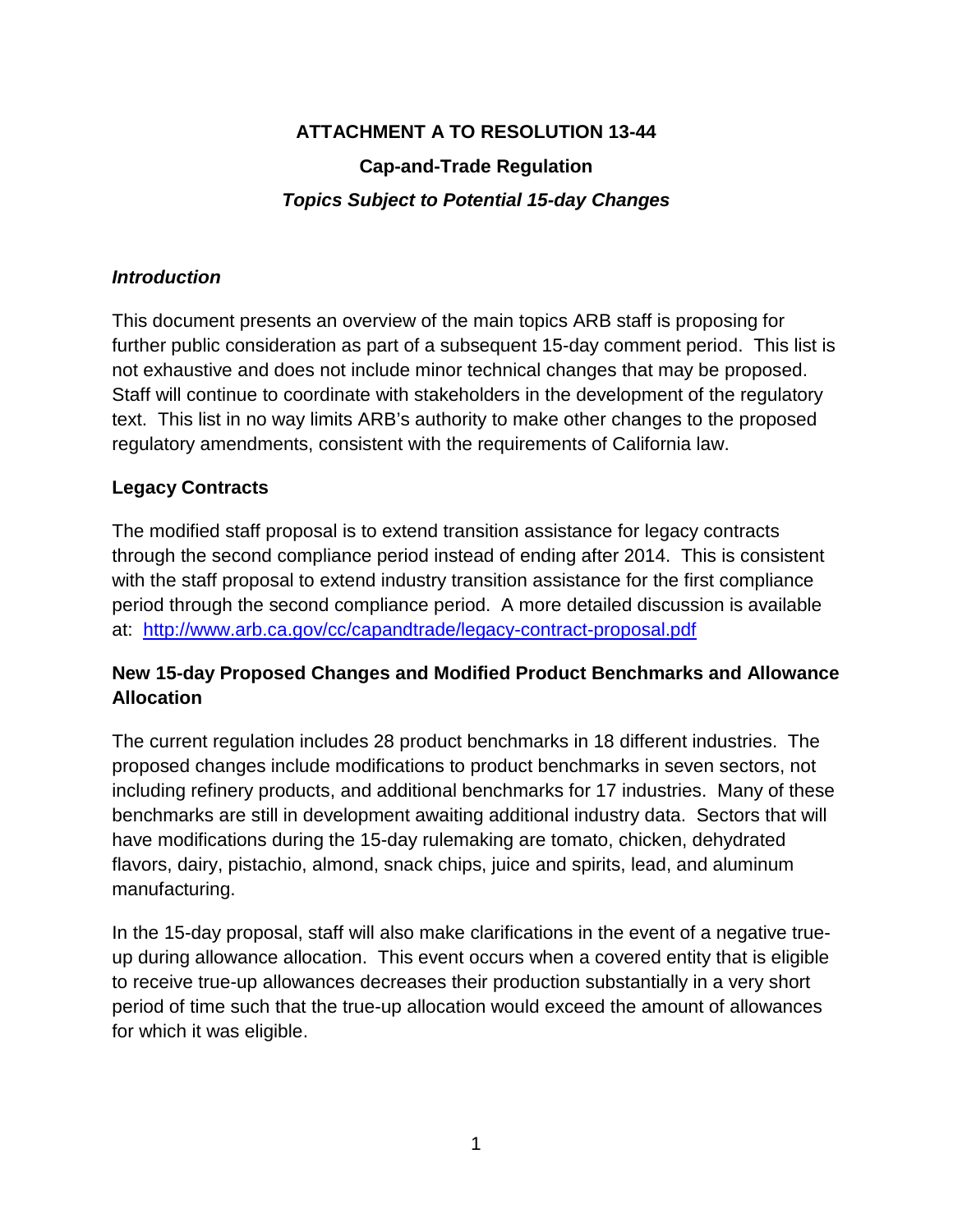## **Refinery Allocation Methodology**

In the 15-day changes, staff will propose the following:

CWT to CWB: ARB staff will propose to change the unit for refinery allowance allocation under the cap-and-trade regulation from carbon dioxide weighted tonnes (CWT) to complexity-weighted barrels (CWB). The benchmark for CWB would be calculated using survey data for 2008 and 2010 CWB and MRR data for 2008 and 2010 refinery emissions.

Electricity and Steam: ARB staff proposes no regulatory changes relating to the use of electricity and steam at refineries. However, when calculating the benchmarks, staff proposes to consider electricity and steam use in a way similar to other sectors. That is, greenhouse gas emissions from electricity sold or purchased by refineries will no longer be included in the benchmark, and emissions from net steam consumption would be included in the benchmark. Staff considered an alternative method proposed by industry stakeholders but found it unnecessarily complex and inconsistent with the approach used in other sectors.

Atypical and Typical Benchmarks: Staff proposes to consider typical and atypical refineries separately for the purposes of CWB benchmarking and CWB-based allowance allocation. That is, a benchmark of greenhouse gas emissions per CWB would be calculated for both typical and atypical refineries. "Atypical" refineries would be defined as those which have fewer than twelve process units under CWB definitions and less than 20 million barrels of crude throughput through their atmospheric distillers per year. All refineries which are not "atypical" are by definition "typical." For the purposes of these definitions, refinery facilities which operate jointly will be considered as a single "refinery" for use in determining the appropriate benchmark to be used for allocation.

Hydrogen: Staff proposes that hydrogen production will be considered separately from CWB. In order to provide consistent and equitable incentives for on and offsite hydrogen plants, one benchmark will be calculated for hydrogen production and used to allocate to all facilities which deliberately produce hydrogen, regardless of whether they are refineries or independent hydrogen producers. Current staff thinking is for this benchmark to be based on MRR data from merchant hydrogen plants, because it is the data source most reliably identifying both emissions and product data relating to hydrogen. Staff will continue to work with stakeholders on this issue.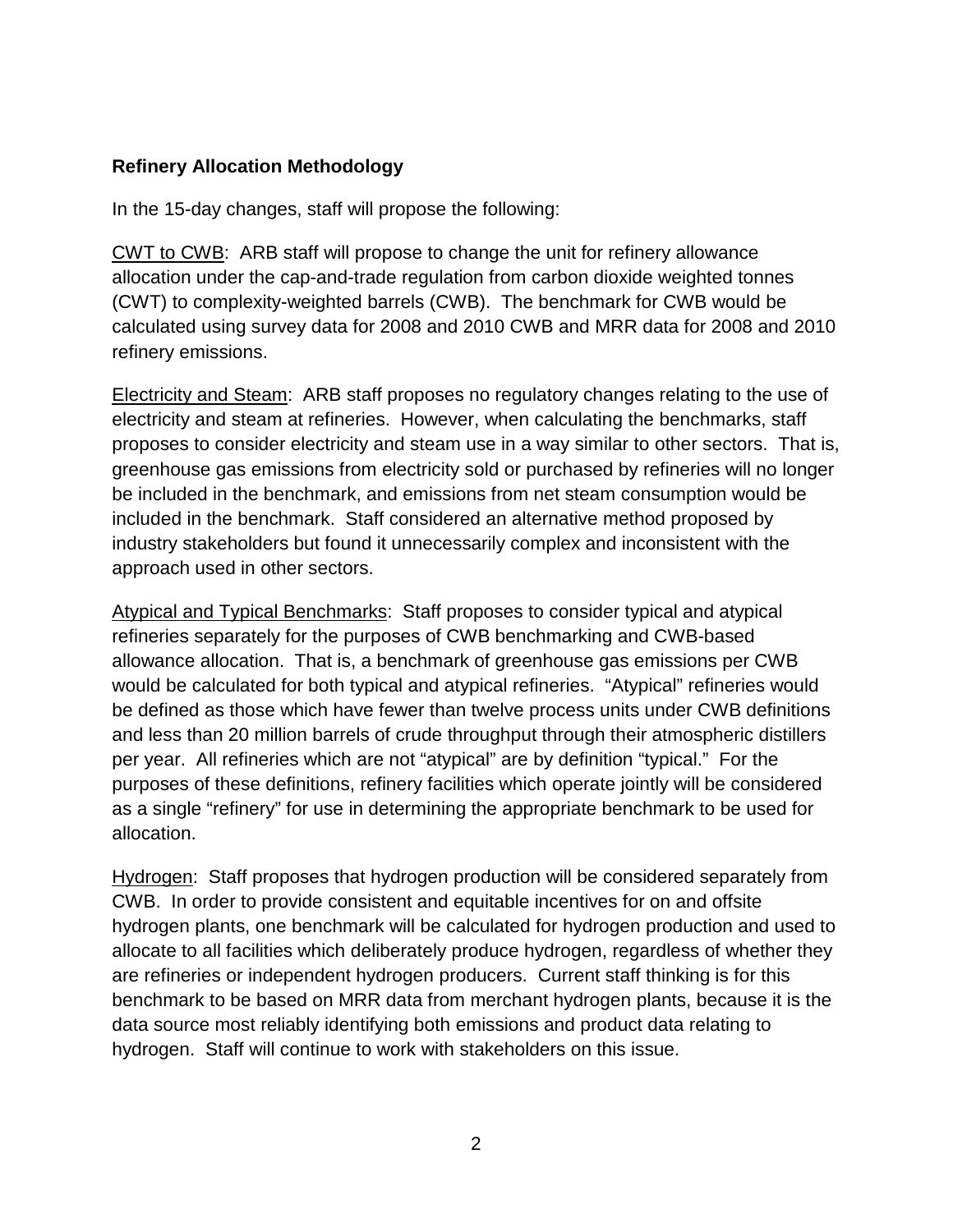Calcining: Staff propose to allocate allowances for on and offsite calciners using a benchmark calculated using ARB's standard methods and 2008, 2009 and 2010 data, rather than considering calcining within CWB. This benchmark is expected to be significantly higher than the current benchmark.

Additional Issues: Staff held a workshop on October 7, 2013 to discuss refinery allocation related to CWB and has received feedback on these proposals. Staff will continue to work with stakeholders to define jointly operated refineries, consider alternatives for hydrogen benchmarks that still create a level playing field for both on and off site hydrogen, and finalize benchmark values. More information on the refinery workshop is available at: <http://www.arb.ca.gov/cc/capandtrade/meetings/meetings.htm>

# **Exemption for "But-for" CHP Facilities**

The 45-day proposal currently exempts "but for" CHP facilities through 2014. Staff proposes to exempt "but-for" CHP facilities entirely and clarify that the compliance obligation for these entities will be accounted for upstream at the natural gas distribution utilities starting in 2015.

## **Public Wholesale Water Agencies**

Staff proposes to evaluate additional data and adjust allocation related to direct emissions, as needed.

## **Local Distribution Companies**

Staff proposes to make a minor modification to clarify that only emissions that occur along the natural gas transmission and distribution networks are exempt when calculating a local distribution company's compliance obligation.

# **Reporting Requirements to Support Market Oversight**

Staff proposed several amendments in the ISOR to better understand which individuals have access to carbon market related data within a registered entity or as a contractor, which registration data must remain static prior to an auction, and disclosures related to previous or ongoing investigation by a regulatory authority. Together, these amendments are intended to support market oversight and ensure ARB and the market monitor understand all points of potential information sharing that could result in collusion or market manipulation. The auction registration requirements are essential to implement a fair and competitive auction where all auction participants are known and company restructuring does not impact ARB's ability to settle the auction. ARB will continue to work with stakeholders to refine the regulatory language in 15-day changes as described below.